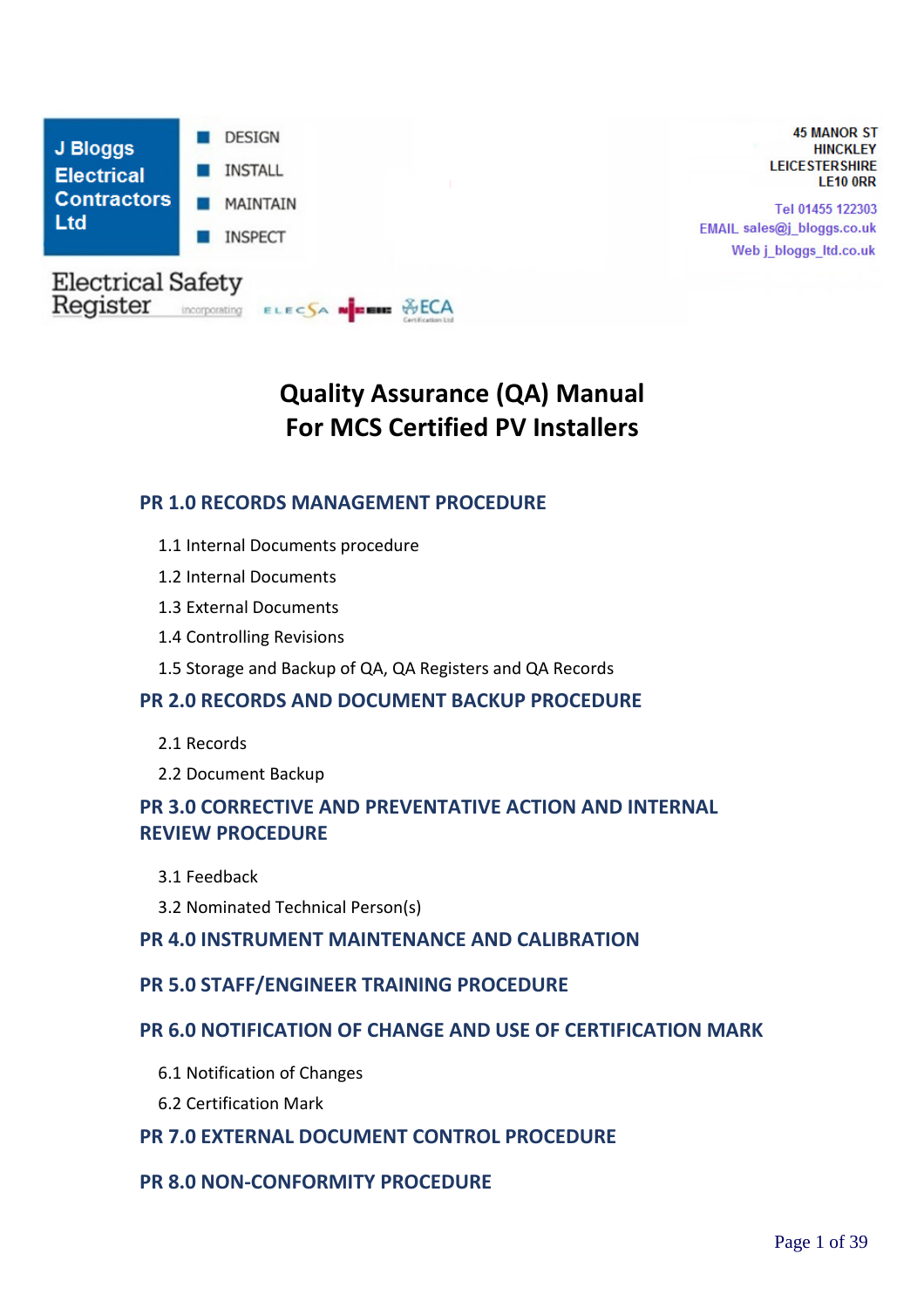|                          | Version            |        |
|--------------------------|--------------------|--------|
| <b>Your Company Name</b> | Rev Date 5/10/2011 |        |
|                          | Page               | 2 of 2 |

# **PR 9.0 SUPPLIERS PROCEDURE**

# **PR 10.0 PURCHASE OF GOODS PROCEDURE**

- **PR 11.0 GOODS RECEIVED PROCEDURE**
- **PR 12.0 NEW PRODUCT AND MATERIALS PROCEDURE**

# **PR 13.0 NON-CONFORMING PRODUCTS**

- 13.1 Recording
- 13.2 Goods Received

# **PR 14.0 CUSTOMER REQUIREMENTS AND CONTRACTS PROCEDURES**

- 14.1 Enquiries
- 14.2 Surveys and Site Visits
- 14.3 Planning Control
- 14.4 Design and Issuing Contracts
- 14.5 Orders Received Outside the Time Limit
- 14.6 Deposits and HIES

# **PR 15.0 CUSTOMER CONTRACT REVIEW & INSTALLATION PROCEDURE**

- 15.1 Contract Review
- 15.2 Installation
- **PR 16.0 SUB-CONTRACTOR PROCEDURE**

# **PR 17.0 CUSTOMER VARIATION OF CONTRACT PROCEDURE**

- **PR 18.0 SALES INVOICING PROCEDURE**
- **PR 19.0 CUSTOMER COMPLAINTS PROCEDURE**
- **PR 20.0 COMMISSIONING AND HAND OVER PROCEDURE**

# **PR 21.0 COMPANY HEALTH AND SAFETY POLICY STATEMENT**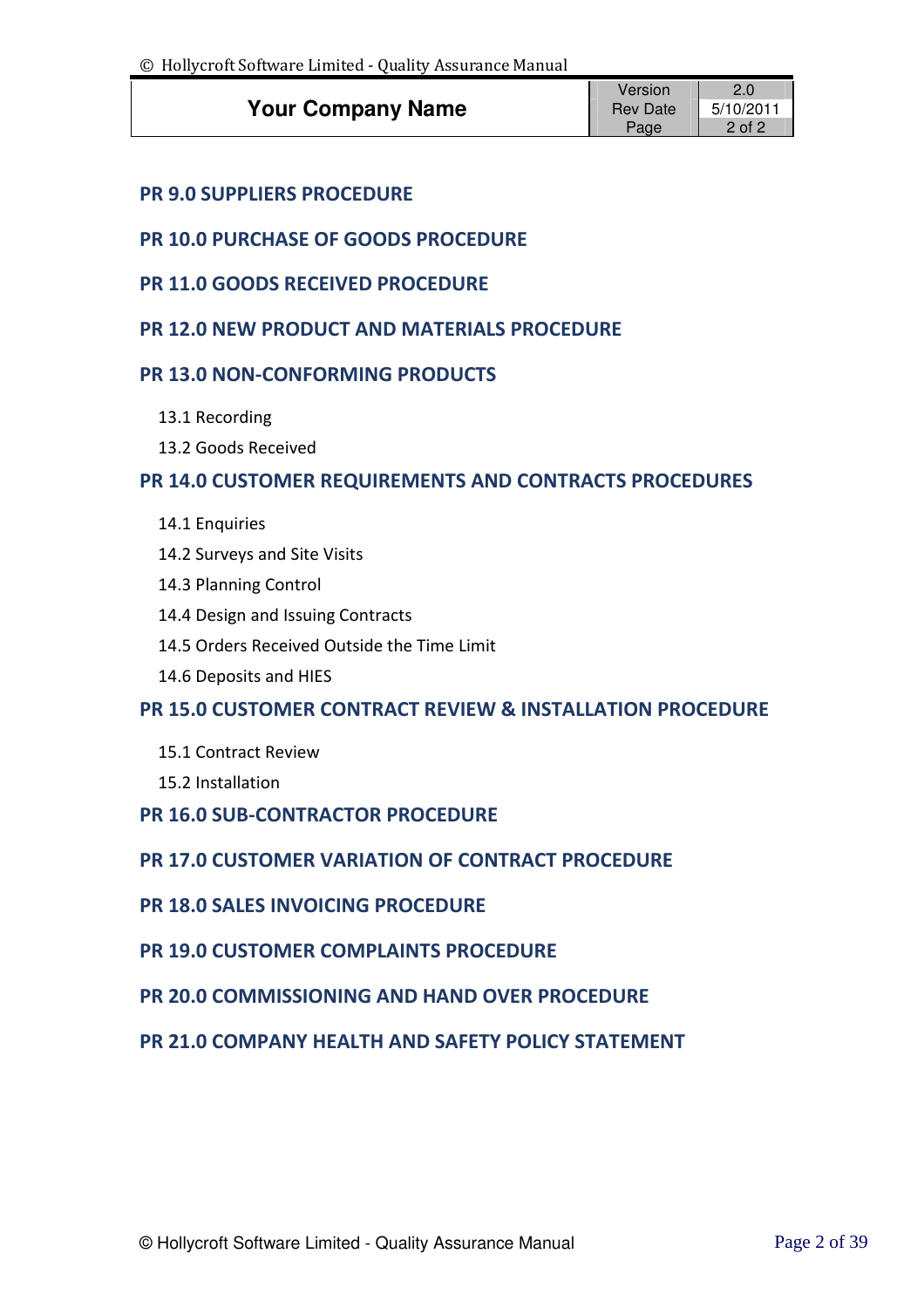|                          | Version               |        |
|--------------------------|-----------------------|--------|
| <b>Your Company Name</b> | Rev Date   21/03/2017 |        |
|                          | Page                  | 1 ot 1 |

# **Quality Management Statement**

**Your Company Name is committed to providing high quality products, effective project management and outstanding customer service.**

Our Solar PV Installations will be designed and built to meet the agreed specifications.

This includes ensuring that we meet and exceed our MCS and HIES regulations and standards.

Your Company Name operates a quality management system (Hollycroft Software QA Manual) to ensure that we deliver consistent high quality. The QA Manual encompasses a series of quality control documents which will ensure that the delivered product and service meets our quality standards.

Your Company Name take full responsibility for ensuring effective quality management on all its Solar Installation Projects.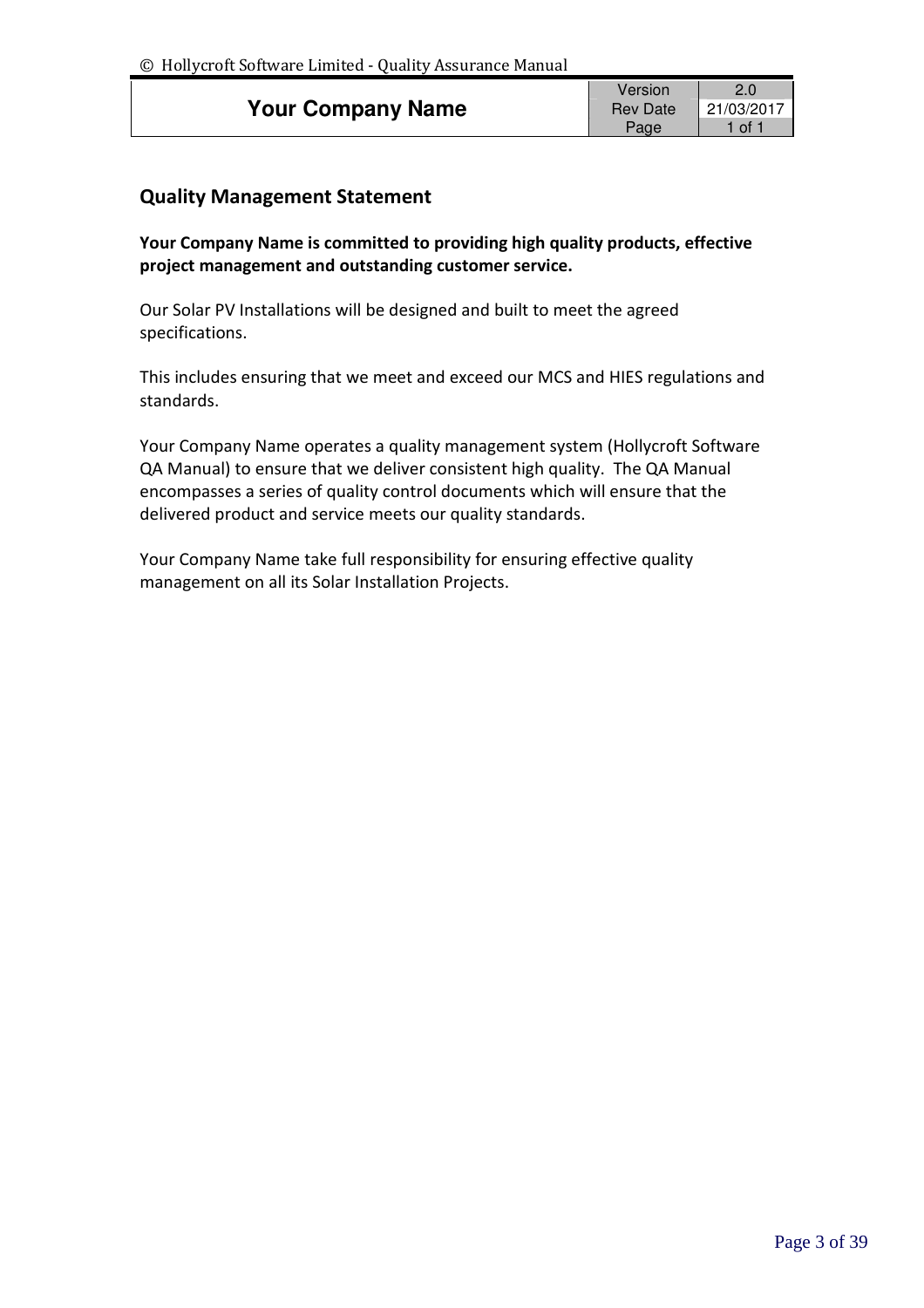|                          | Version             |        |
|--------------------------|---------------------|--------|
| <b>Your Company Name</b> | Rev Date 21/03/2017 |        |
|                          | Page                | 1 of 1 |

# **PR 1.0 RECORDS MANAGEMENT PROCEDURE**

#### **1.1 Internal Documents procedure**

Our company uses the Hollycroft Software Limited Quality Assurance Manual for recording and storing documents and records according to MCS standards.

Our company procedures are recorded in this document and each procedure is numbered and preceded with PR. $<sup>1</sup>$ </sup>

Our procedures may be updated (and added to) subject to internal review to adopt required or recommended changes to methods and operations.

The changes may be due to revisions in the standards, recommended preventative measures, or improvements in operations prompted by experience. In this way the company will be able to constantly improve the quality of its service as a by-product of the day to day running of the company.

#### **1.2 Internal Documents**

 $\overline{a}$ 

The QA manual provides a sub set of documents for recording lists or registers of required information. These documents are numbered and preceded with L, and are listed below:

| ID               | <b>Title</b>                              | Pages | Rev | <b>Authorised by</b> | <b>Issued to</b> |
|------------------|-------------------------------------------|-------|-----|----------------------|------------------|
| L <sub>01</sub>  | Review of Company Roles and               |       | 1.0 |                      | All staff        |
|                  | Responsibilities                          |       |     |                      |                  |
| L <sub>02</sub>  | <b>Instrument Calibration Register</b>    | 1     | 1.0 |                      | All staff        |
| L <sub>03</sub>  | <b>Staff Training Register</b>            |       | 1.0 |                      | All staff        |
| L <sub>04</sub>  | Manufacturer Document List                | 1     | 1.0 |                      | All staff        |
| L <sub>05</sub>  | <b>Required Guides and Standards List</b> | 3     | 1.0 |                      | All staff        |
| L06              | Approved Suppliers Register               | 1     | 1.0 |                      | All staff        |
| L <sub>07</sub>  | Non-Conformity Register                   | 1     | 1.0 |                      | All staff        |
| L <sub>0</sub> 8 | <b>Customer Complaints Register</b>       | 1     | 1.0 |                      | All staff        |
| L <sub>09</sub>  | Job List                                  | 1     | 1.0 |                      | All staff        |
| L10              | Purchase Order list                       |       | 1.0 |                      | All staff        |
| L11              | <b>Sub-Contractor List</b>                | 1     | 1.0 |                      | All staff        |
| L12              | Diary of Internal Review Meetings         |       | 1.0 |                      | All staff        |

 $1$  Note: If reading this document on computer, Microsoft Word's FIND menu option will allow for quick searches of this document for particular words or phrases.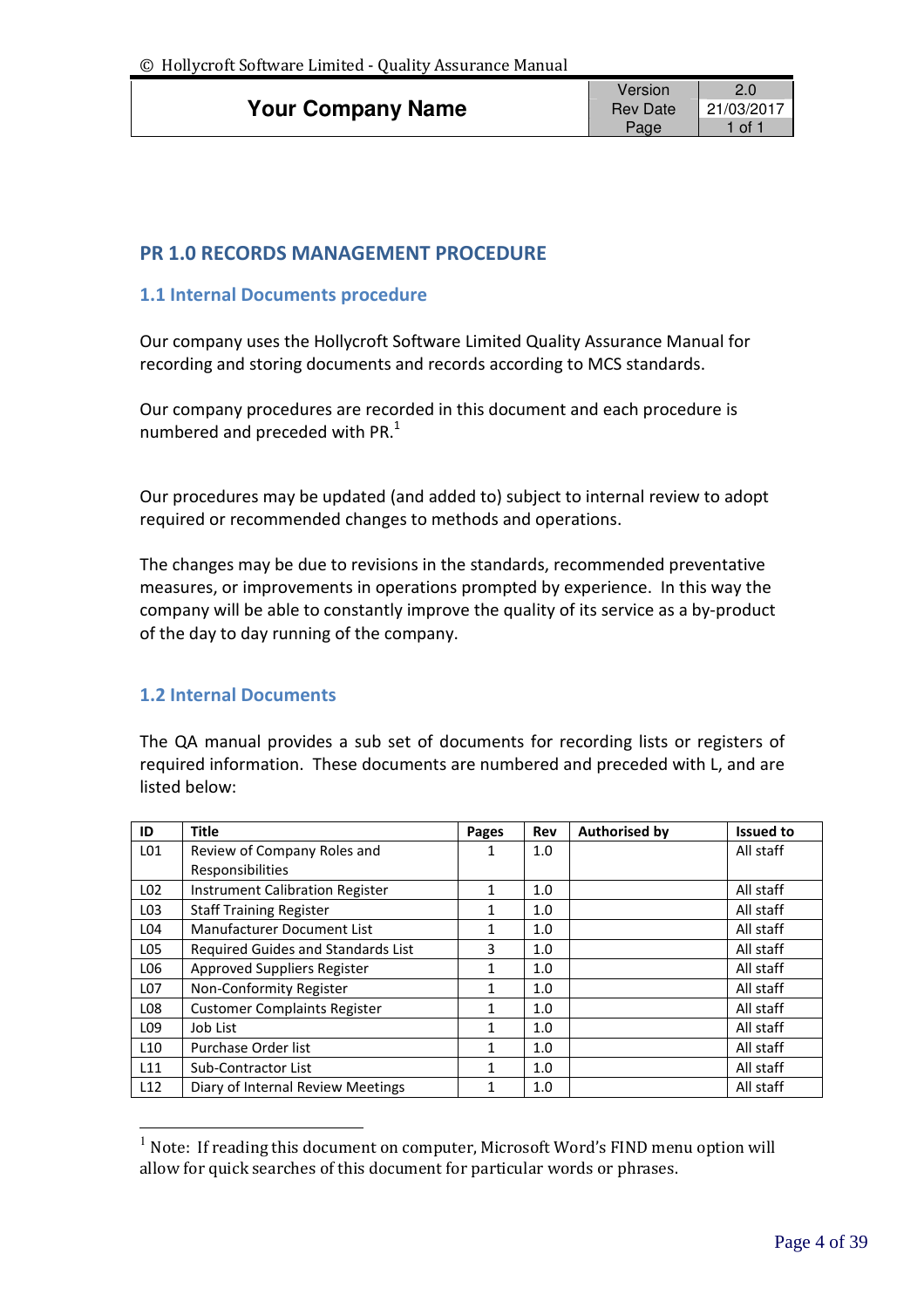|                          | Version             |          |
|--------------------------|---------------------|----------|
| <b>Your Company Name</b> | Rev Date 21/03/2017 |          |
|                          | Page                | $2$ of 2 |

All the above lists are stored in Microsoft Word format (or Excel for L03) on our secure Dropbox online storage service in /solar pv/QA System/Registers

*Note: Please amend above storage option as required.*

The QA manual also provides a subset of record sheets that integrate with the above lists/registers to provide more detailed information on occurrences, events and required data. These documents are numbered and preceded with R, and are listed below:

| ID         | Title                                | Pages | Rev | <b>Authorised by</b> | <b>Issued to</b> |
|------------|--------------------------------------|-------|-----|----------------------|------------------|
| <b>R01</b> | Job Sheet                            |       | 1.0 |                      | All staff        |
| <b>R02</b> | Variation to Project                 |       | 1.0 |                      | All staff        |
| <b>R03</b> | <b>Sub-Contractor Record</b>         |       | 1.0 |                      | All staff        |
| <b>R04</b> | <b>Meeting Minutes</b>               |       | 1.0 |                      | All staff        |
| <b>R05</b> | <b>Formal Sub-Contract Agreement</b> |       | 1.0 |                      | All staff        |
| <b>R06</b> | <b>Customer Complaints Record</b>    | 1     | 1.0 |                      | All staff        |
|            | sheet                                |       |     |                      |                  |

All the above lists are stored in Microsoft Word format on our secure Dropbox online storage service in /solar pv/QA System/Records

*Note: Please amend above storage option as required.*

#### **1.3 External Documents**

The QA manual contains a range of forms that may be made available to the client on request or that will be supplied as a part of the quote, design and/or handover process. These documents, numbered and preceded with F, are listed below:

| ID               | <b>Title</b>                          | Pages         | Rev | <b>Authorised by</b> | <b>Issued to</b> |
|------------------|---------------------------------------|---------------|-----|----------------------|------------------|
| F <sub>01</sub>  | Renewable Energy System Enquiry       | 1             | 1   |                      | All staff        |
|                  | Form                                  |               |     |                      |                  |
| F <sub>02</sub>  | Solar Survey Form                     | $\mathcal{P}$ | 1   |                      | All staff        |
| F <sub>0</sub> 3 | Solar PV Calculator                   |               | 1   |                      | All staff        |
| F04              | <b>Customer Order Quotation</b>       | $\mathcal{P}$ | 1   |                      | All staff        |
| <b>F05</b>       | Feed-in Tariff Table                  | 1             | 1   |                      | All staff        |
| F06              | PV Model Design Sheet                 | 1             | 1   |                      | All staff        |
| F07              | <b>Solar Schematic Tool</b>           | 1             | 1   |                      | All staff        |
| <b>F08</b>       | PV Array Test Result Form             | 1             | 1   |                      | All staff        |
| F <sub>09</sub>  | <b>PV Installation Check List</b>     | 1             | 1   |                      | All staff        |
| F10              | PV System Verification Form           | 1             | 1   |                      | All staff        |
| F11              | <b>Customer Hand Over Certificate</b> | 1             | 1   |                      | All staff        |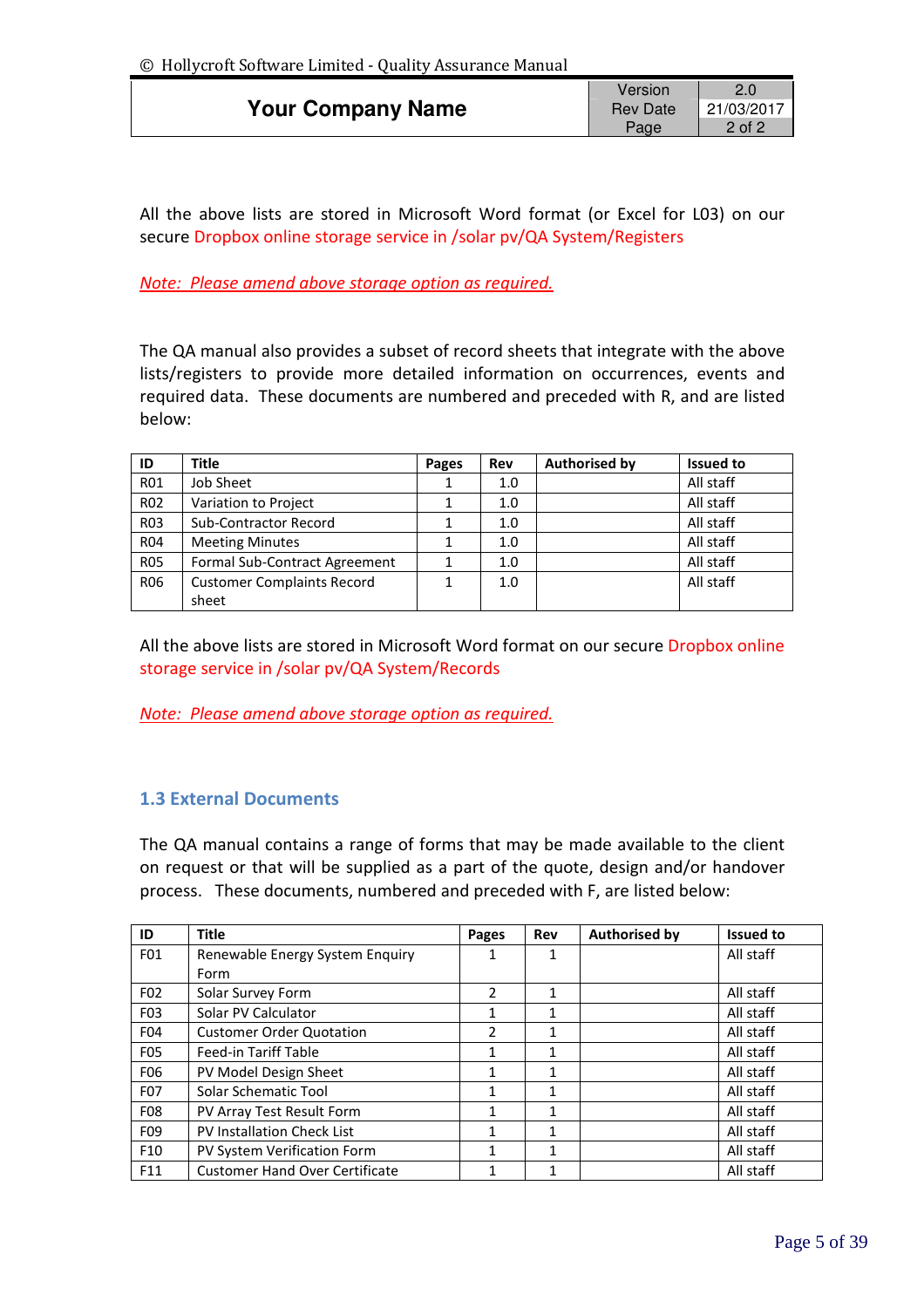|                          | Version         |                   |
|--------------------------|-----------------|-------------------|
| <b>Your Company Name</b> | <b>Rev Date</b> | $\mid$ 21/03/2017 |
|                          | Page            | $3$ of $3$        |

| F <sub>12</sub> | <b>SSEG Installation Commissioning</b> |    |  | All staff |
|-----------------|----------------------------------------|----|--|-----------|
|                 | <b>Confirmation Form</b>               |    |  |           |
| F <sub>13</sub> | Hand over pack - Word 2003 Version     | 15 |  | All staff |
| F14             | Hand over pack - Word 2007 / 2010      | 15 |  | All staff |
|                 | Version                                |    |  |           |

All the above lists are stored in Microsoft Word and Excel format on our secure Dropbox online storage service in /solar pv/Contracts/Customer postcode surname

#### *Note: Please amend above storage option as required.*

All of the QA manual documents are designed wherever possible to be inclusive of BS, ECA and MCS information, records and data requirements. All staff will endeavour to complete every field on each list, record and form where applicable.

All relevant documents will be updated on a day to day basis when required.

## **1.4 Controlling Revisions**

Any changes to the electronic version of the QA manual or accompanying lists, records and forms, will require that the revision date and version number be amended in the master document and previous versions be removed from the master folder to a backup folder.

#### **1.5 Storage and Backup of QA, QA Registers and QA Records**

All QA records will be stored electronically on local PC/Server and backed up a minimum of every 7 days to a cloud based system or other offsite storage.

Records will be held electronically for a minimum of 10 years.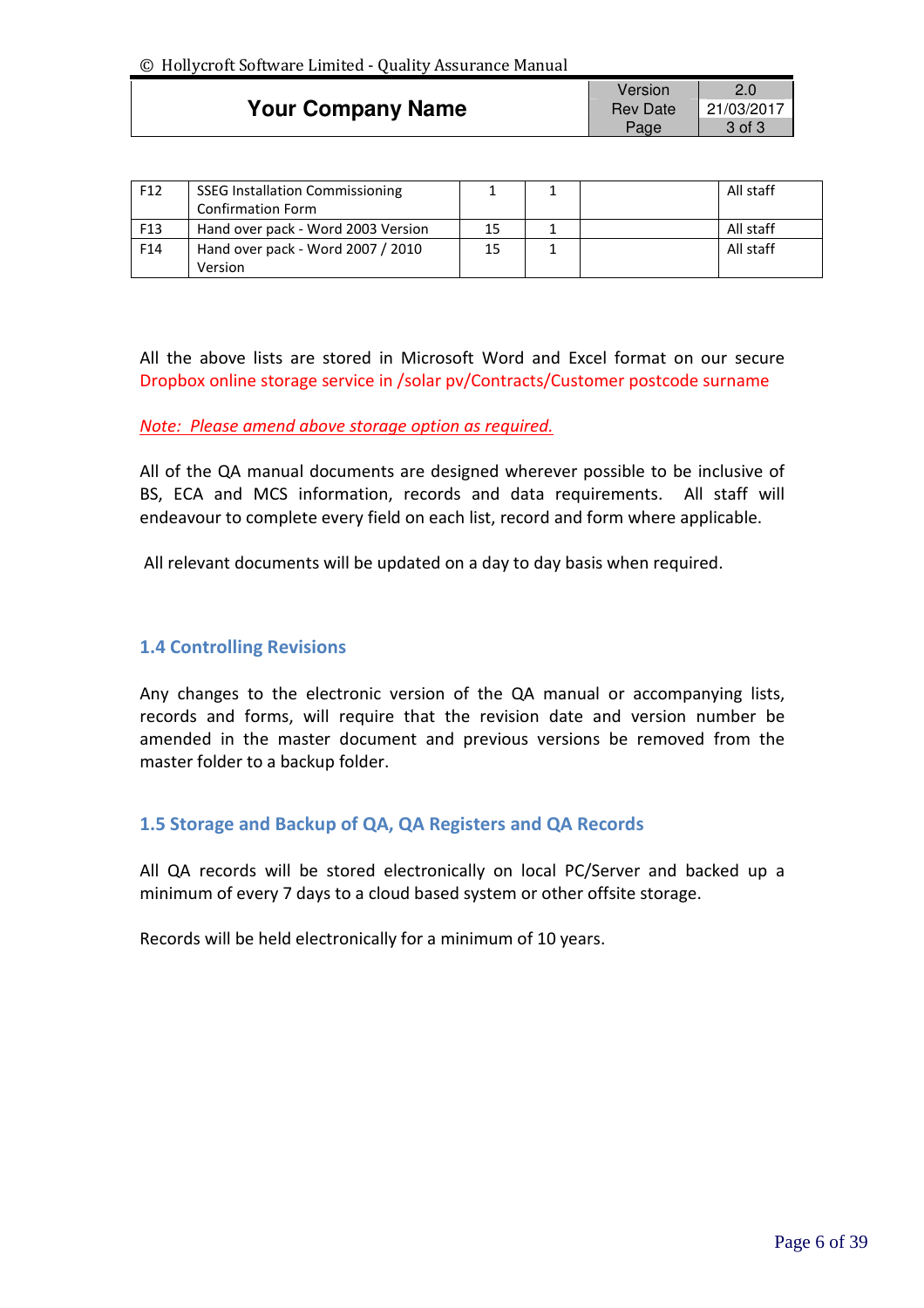|                          | Version             |         |
|--------------------------|---------------------|---------|
| <b>Your Company Name</b> | Rev Date 21/03/2017 |         |
|                          | Page                | 1 of 1. |

# **PR 2.0 RECORDS AND DOCUMENT BACKUP PROCEDURE**

#### **2.1 Records**

The company will maintain an paper based file for each installation.

A contract file will include:

- a) Survey Form
- b) Testing Form(s)
- c) Commissioning form(s)
- d) Purchase invoices
- e) Sales invoice
- f) Contract documents
- g) Warranties
- h) Manufacturer manuals (or reference to electronic copies)
- i) Job sheets
- j) Calculations
- k) Quotation
- l) BS7671 certificate
- m) Servicing recommendations
- n) Any other relevant hand over pack information.
- o) Records identifying the individuals involved with the installation as defined in MCS 025

The company will keep records related to installation and inspection for seven years, from final completion of installation.

#### **2.2 Document Backup**

The company will ensure that all data is backed up off site to avoid data loss by fire, theft or system failure.

- a) Paper records will be kept of all installations.
- b) Electronic copies of records will be stored on the company's main PC/server.
- c) Electronic copies of records will be backed up to a cloud based system at a minimum of every 7 days.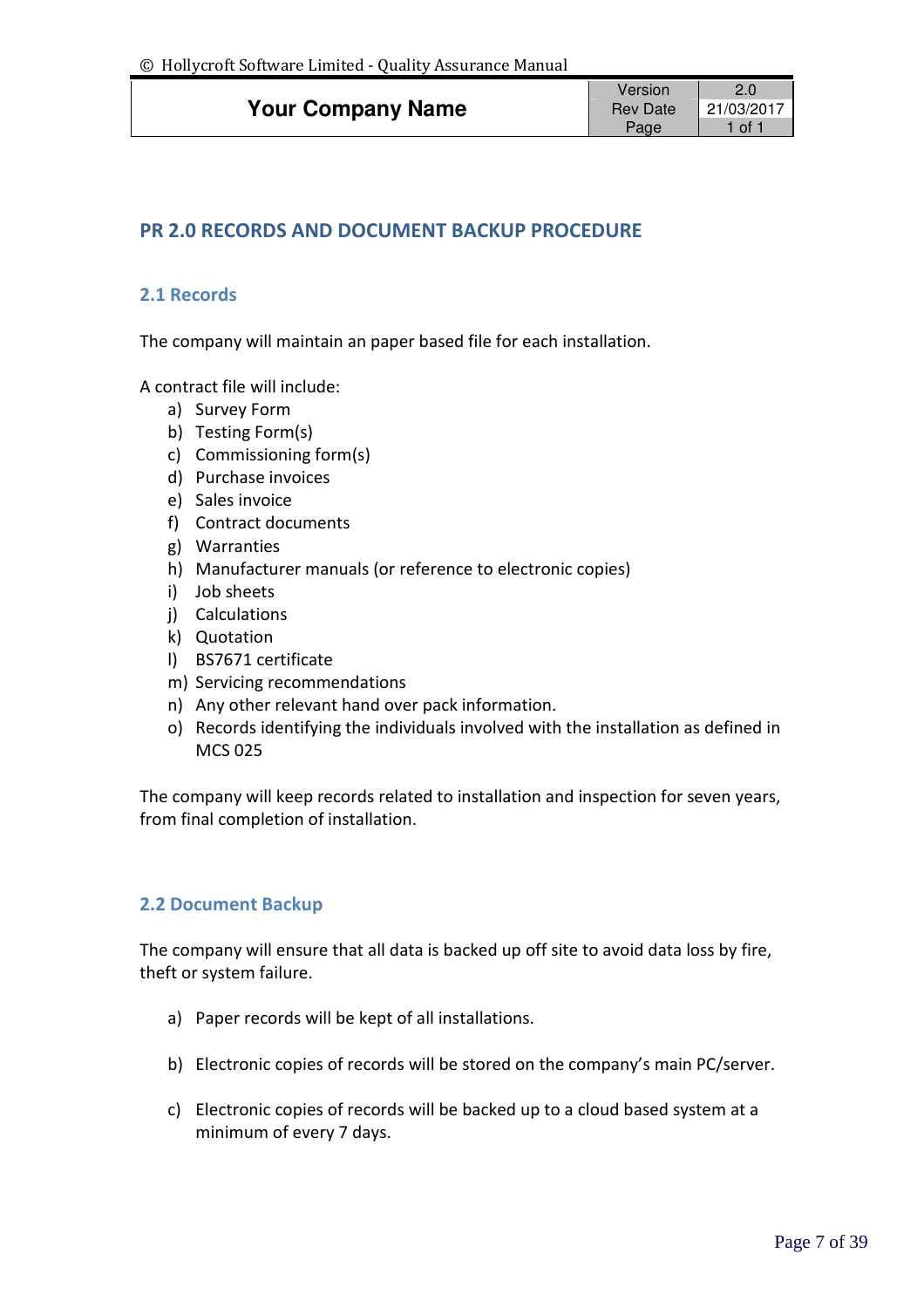|                          | <b>Version</b>        |        |
|--------------------------|-----------------------|--------|
| <b>Your Company Name</b> | Rev Date   21/03/2017 |        |
|                          | Page                  | 1 of 1 |

# **PR 3.0 CORRECTIVE AND PREVENTATIVE ACTION AND INTERNAL REVIEW PROCEDURE**

Internal Review meetings are to be held every quarter and may be held sooner if required.

Our document **R04 Meeting Minutes** will be used to record all points raised at the meetings. This document conforms to MCS001 and specifies review criteria to be followed.

The following up to date registers and lists will be made available at all meetings and discussed:

- a) R01 Review of Company Roles & Responsibilities
- b) L06 Approved Suppliers Register
- c) L04 Manufacturer Document List
- d) L05 Required Guides and Standards
- e) L02 Instrument Calibration Register
- f) L08 Customer Complaints Register
- g) R01 Job List
- h) L07 Non-Conformity Register
- i) L11 Sub-Contractor list
- j) L03 Staff Training Register

Where corrective and preventative action is required, this will be noted in the Meeting Minutes together with any proposed closure dates. The initials of the assigned member of staff will be entered in to the Action by column.

The Nominee will report on any changes to the standard and an action plan for any changes put into place.

Absences and apologies must be noted. Any member of staff unable to attend will be able to email or call in with points for discussion at the review meeting.

Copies of the updated minutes will be forwarded to all staff present, or those intending to attend.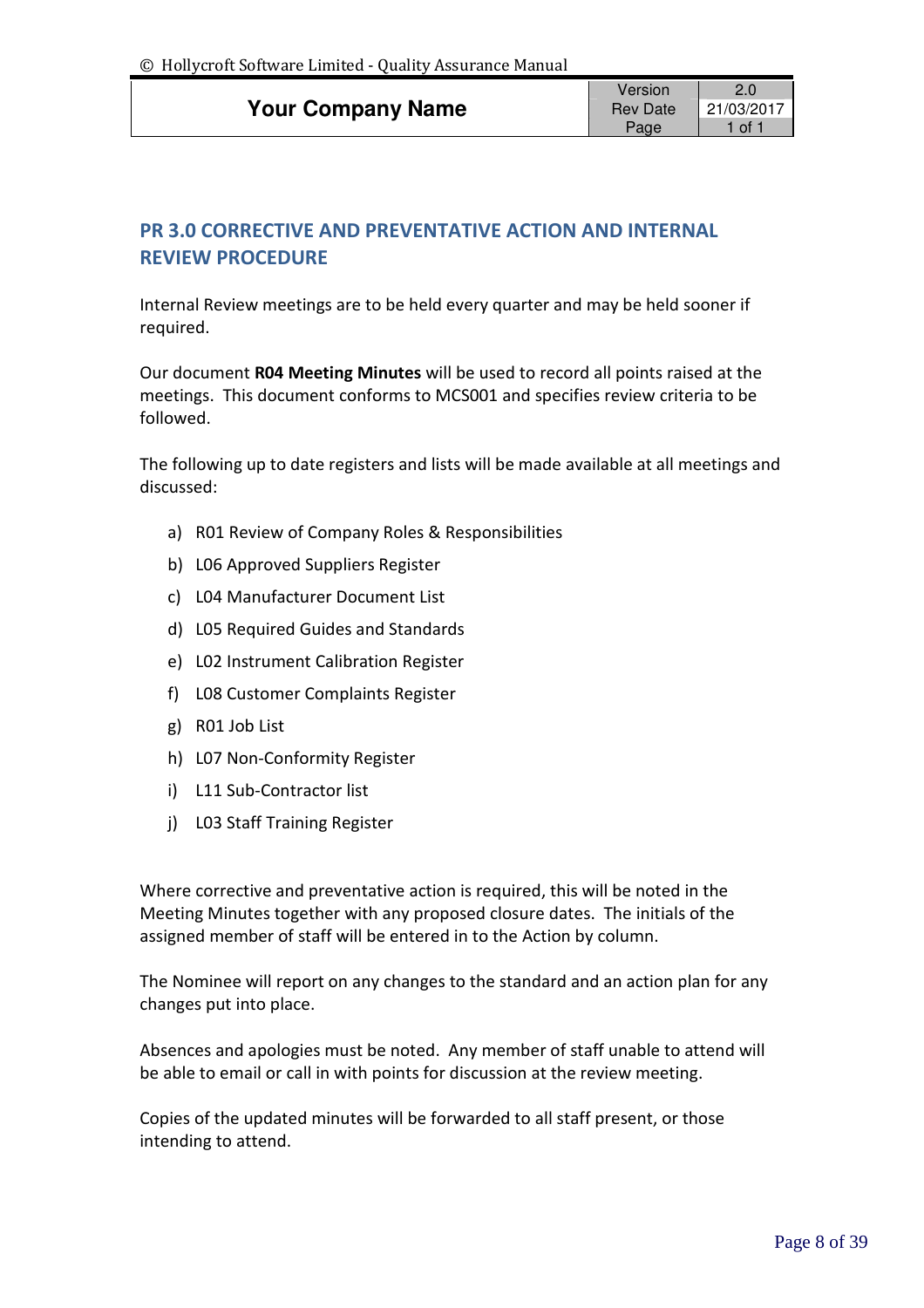|                          | Version |                       |
|--------------------------|---------|-----------------------|
| <b>Your Company Name</b> |         | Rev Date   21/03/2017 |
|                          | Page    | 2 of 2                |

Where required, preventative actions will be emailed or issued to all relevant staff.

#### **3.1 Feedback**

Any email, written or verbal feedback from customers, employees, subcontractors or suppliers will be forwarded to the Nominee to be reviewed at the quarterly Review meetings.

The Nominee will decide if actions required to resolve any issues highlighted in any feedback are urgent and require immediate attention.

Note: PR 19.0 CUSTOMER COMPLAINTS PROCEDURE

PR 3.0 CORRECTIVE AND PREVENTATIVE ACTION AND INTERNAL REVIEW PROCEDURE

PR 8.0 NON-CONFORMITY PROCEDURE

## **3.2 Nominated Technical Person(s)**

The MCS installation company must have in place with the Nominated Technical Person(s) a contract or agreement that clearly details the amount of time they are engaged with the company on a monthly basis. The agreement will clearly state the geographic location(s), duration, start dates and their duties.

If the Nominated Technical Person(s) is/are sub-contracted to work for the company they will be required to spend an "appropriate" amount of time working for the company. This will be proportionate to the number of installers and installations being conducted by the company.

Fig 001 is a guide of appropriate timescales.

*Fig 001*

|                                           | Average Per Month |          |     |
|-------------------------------------------|-------------------|----------|-----|
| IF: No. of Installations                  | <5                | $5-10$   | >10 |
| AND/OR: No. of Installers                 |                   | $2-5$    | >5  |
| THEN: No of days worked by each Nominated | 4                 | $5 - 15$ | >15 |
| <b>Technical Person</b>                   |                   |          |     |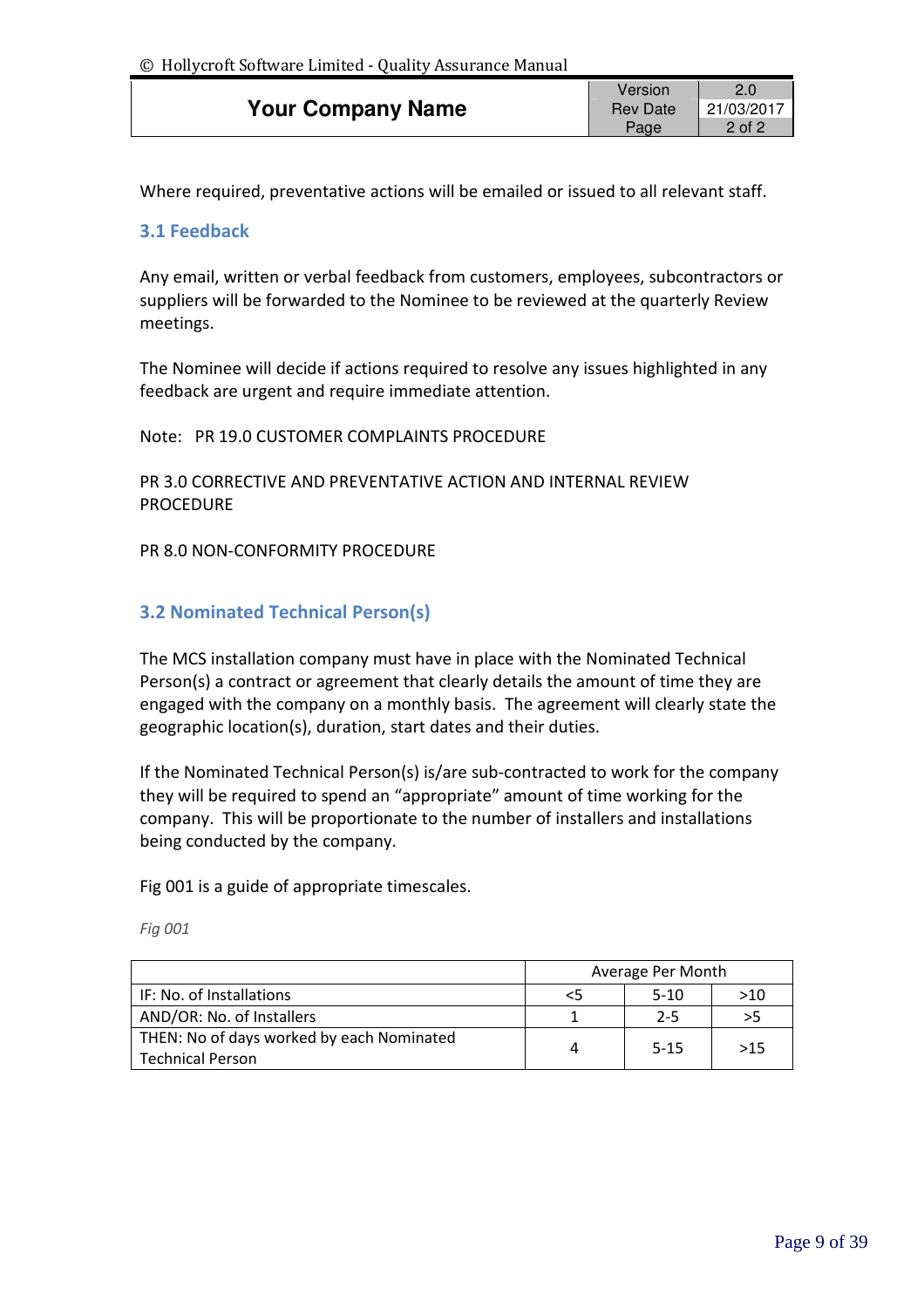|                          | Version               |        |
|--------------------------|-----------------------|--------|
| <b>Your Company Name</b> | Rev Date   21/03/2017 |        |
|                          | Page                  | 1 of 1 |

# **PR 4.0 INSTRUMENT MAINTENANCE AND CALIBRATION**

All instruments and equipment requiring regular maintenance and calibration in accordance with legislation, the standard or manufacturer guidance will be entered onto document **L02 Instrument Calibration Register**.

Instrument serial numbers will be recorded, or a specific record number will be attached, so that each instrument can be recognised for calibration and maintenance purposes.

The designated member of staff will ensure all instruments and equipment requiring calibration and maintenance are serviced at the required intervals by the approved servicing centres and the service details logged on document **L02 Instrument Calibration Register**.